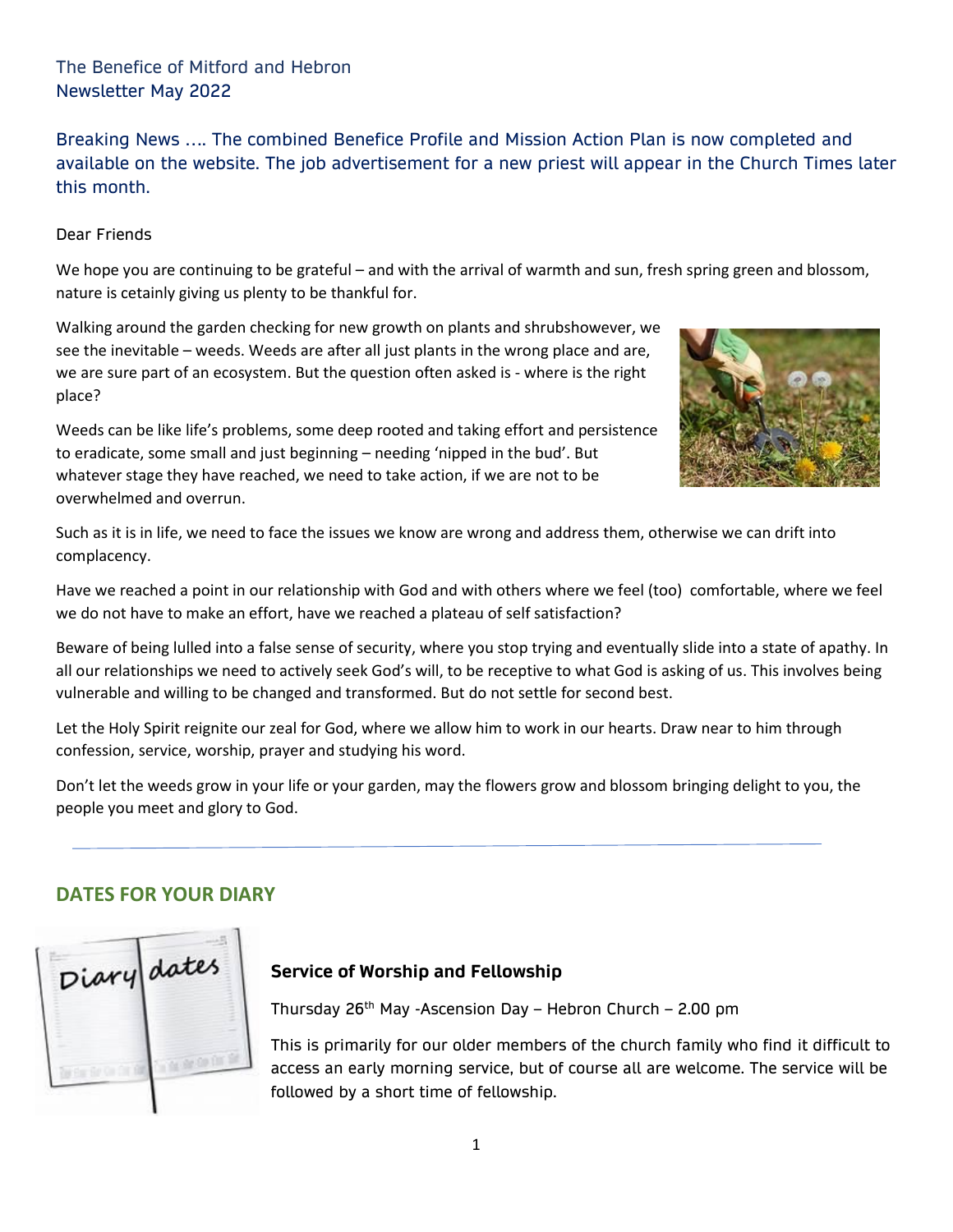# **Annual Parochial Church Meeting**

Thursday 26<sup>th</sup> May – Mitford Church – 7 pm (see later in the Newsletter for further details)

### **Sunday 29th May - Fifth Sunday Services**

Sunday 29th May – in addition to the 9.30 am Morning Praise Service at Mitford a service of Evensong (BCP) will be held at Hebron Church at 4.00 pm.

### **Jubilee Celebrations**

Saturday 4<sup>th</sup> June – Mitford Village (see later in the Newsletter for further details)

Sunday  $5<sup>th</sup>$  June – Mitford Church -Celebration Sunday (see later in the Newsletter for further details)



# **The Parishes of St Mary Magdalene, Mitford**

### **and St Cuthbert Hebron**

### **Annual Parish Meetings**

**&**

# **Annual Parochial Meeting of the Joint Council of the Ecclesiastical Parishes of St Mary Magdalene Mitford and St Cuthbert Hebron**

### **Thursday 26th May, 2022**

### **7.00 pm**

### **At St Mary Magdalene Church Mitford**

Since the last APCM the two parishes of St Mary and St Cuthbert have formed a Joint Parochial Church Council (JPCC) and so the format of our meeting will be slightly different.

Everyone is warmly invited to attend the meeting for 7pm.

1. Annual Parish Meeting of St Mary Magdalene Mitford to elect church wardens (only people on the electoral roll for Mitford are eligible to vote)

2. Annual Parish Meeting of St Cuthbert's Hebron to elect church wardens (only people on the electoral roll for Hebron are eligible to vote)

**(\* people on the electoral rolls of both churches are only allowed to vote in one election)**

**3.** Annual Parochial meeting for both churches where elections will be held for the JPCC.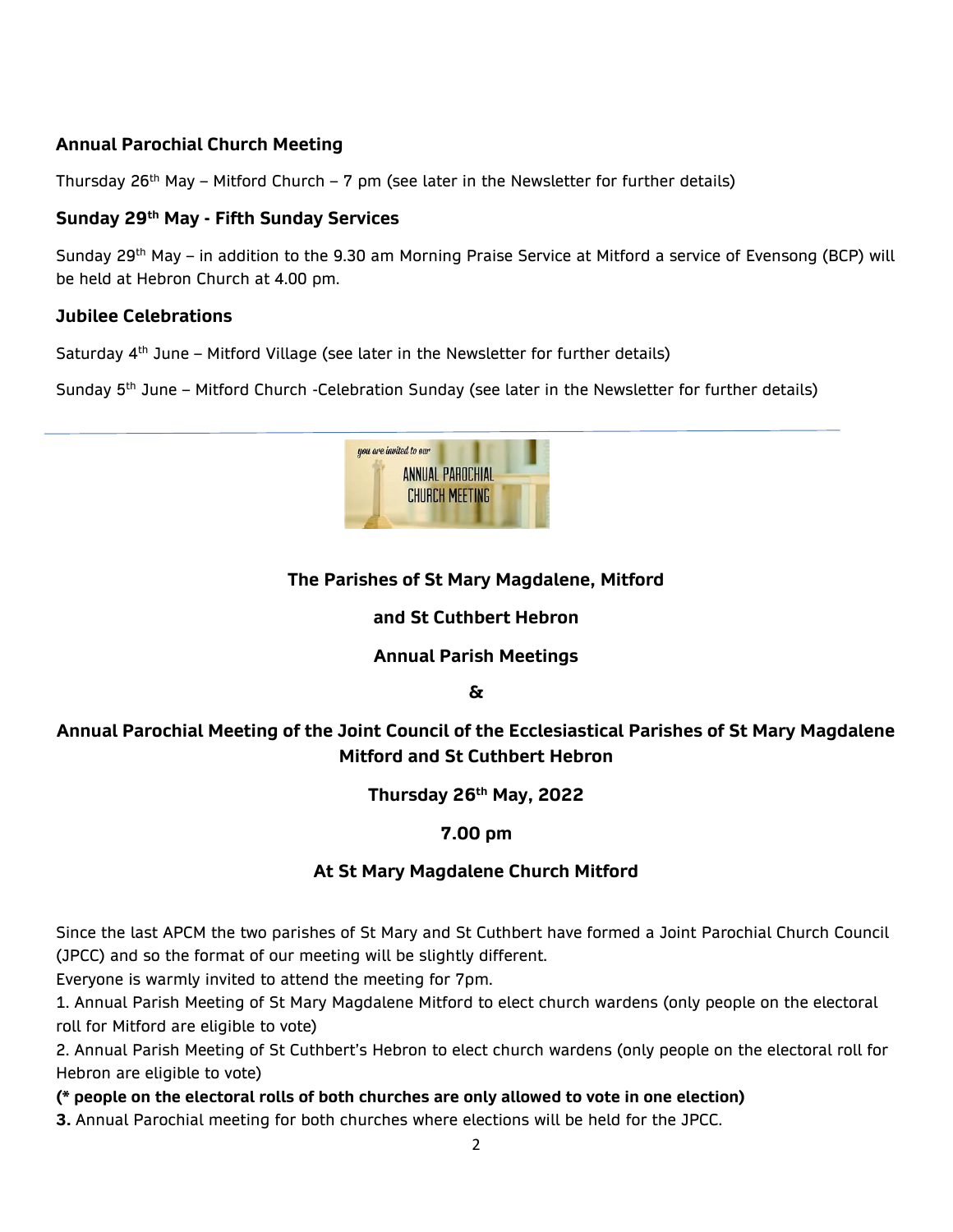All the reports for the meeting will be available on the church website from  $12<sup>th</sup>$  May and hard copies will be available in church for those unable to access the website.

This meeting is an opportunity to hear about and celebrate all that God has been doing in our church family in the past twelve months. Please come!

### **Message from the Treasurer - Reminder**

#### **Mitford & Hebron JPCC New Bank Account**

Many thanks to those who have already transferred their standing order to the new bank account. For those of you yet to do this here is a reminder of the new bank details:

| <b>Bank Name:</b>      | <b>CAF Bank</b>       |  |
|------------------------|-----------------------|--|
| <b>Account Number:</b> | 00034906              |  |
| <b>Sort Code:</b>      | 405240                |  |
| <b>Account Name:</b>   | Mitford & Hebron JPCC |  |



The old Barclays account is still open (for the time being!) so don't worry if you haven't managed to transfer your standing order yet. If you have a standing order set up to go to the Barclays account, you will need to cancel your existing mandate and set up a new one for the new bank account (this can be done online or at your own bank branch). Any questions, contact Carol on 07801 600807, [carolhthompson@hotmail.co.uk.](mailto:carolhthompson@hotmail.co.uk)



#### **Anna Chaplaincy Blog**

**Anna Chaplaincy News**

We now come into May, a lovely month around our Northumberland countryside and coastline. The forget-me-nots are blooming in profusion in the church yards and also the white cherry blossom. Wonderous to see as we and others walk by and a reminder of God's wonderful creation to us all. This Sunday may enable a glimpse of the blossom on the Vicarage apple tree - and if laden with blooms this promises a bumper crop of apples and our ready supply for the Harvest 'apple crumbles'! Around us there has been so much pink cherry blossom, the run into Morpeth towards the roundabout at Mafeken Park and the route to Bedlington via Nedderton in particular have been glorious. We are blessed to have such a magnificent display on our doorstep.

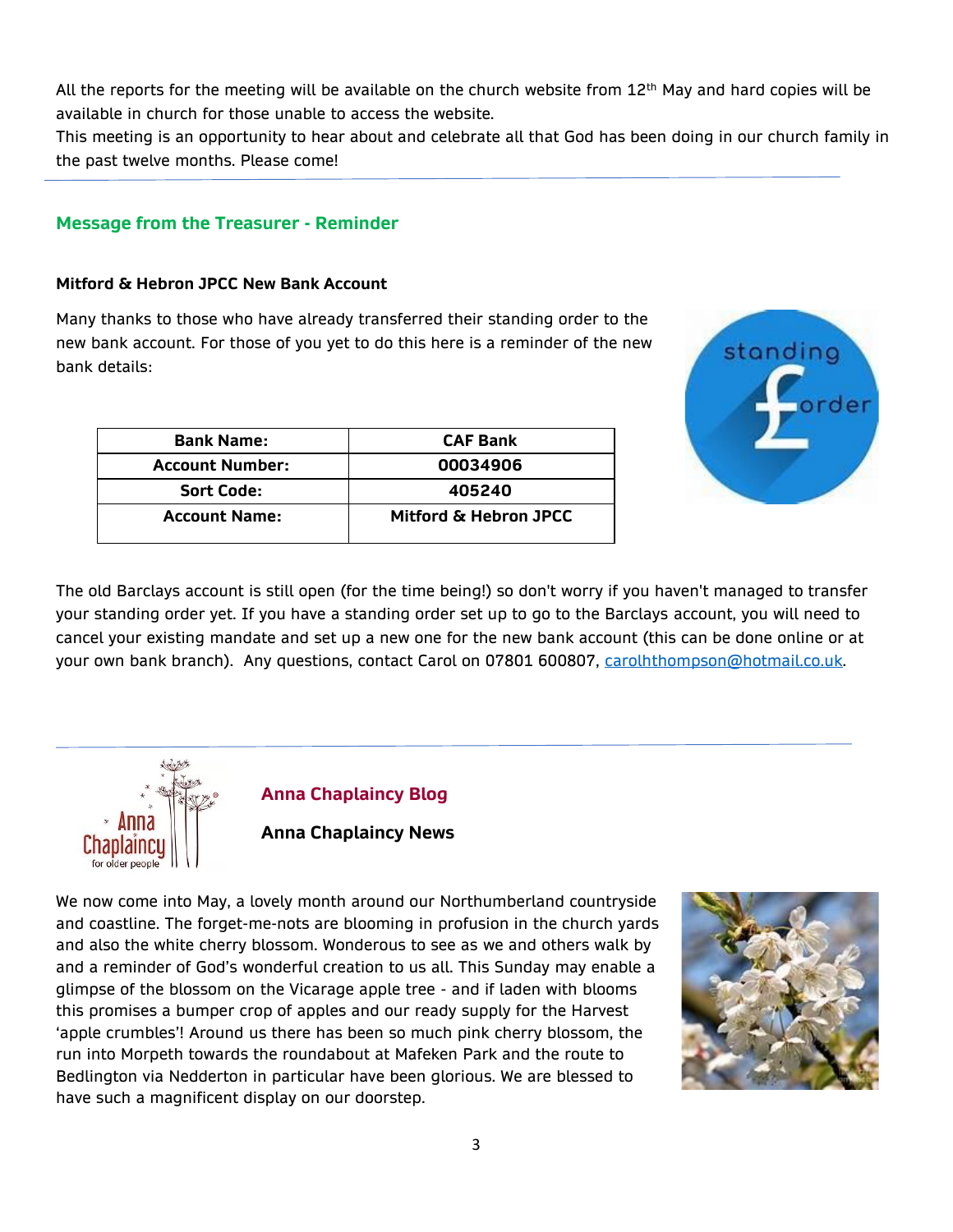More and more we are experiencing the joy of going out and about again, going places, visiting and seeing family and friends. Certainly, it takes time to gain confidence and to forget the worry of the many rules and regulations, thankfully now lifted.



Our first get together was indeed happy and thank you to all who supported the Easter Coffee Morning at Hebron to raise money for the people of Ukraine. Thank you to our most senior lady in the Benefice, Liz Craig's, for her suggestion to have this event and also to for the lovely flowers, cups and saucers and tablecloths she so kindly provided. The sun shone, people arrived & coffee, sones, hot cross buns and Easter cake were enjoyed by all. There was a raffle, a cake stall and craft making table. Overall, a very happy atmosphere, and our thanks to all our helpers for their hard work and to those who supported for their generosity and kindness at a church family event. £ 400 was raised.

We hope that the Easter Card, prayers and Palm Cross were a focus for you during Holy Week and that the Simnel Cake was enjoyed with a cuppa! A big thankyou to our team of helpers who visited your homes and duly delivered, they too enjoyed meeting and talking to many of you and sharing conversations as well as cups of tea. Not forgetting -a special thankyou to our 'more senior ladies' who arranged truly beautiful flowers for the churches this Easter and also to us having a joyous, poignant Easter Garden at the foot of the Altar, again thanks to our more senior members.



During this month, as you will see from the church notices, we have our Service on Ascension Day, Thursday 26th May, 2-00 pm Hebron, to which you, all congregation members, friends and community are welcome on this significant day in the church calendar. Afterwards there will be a cup of tea and time for fellowship.



We come soon to the Jubilee celebrations when we share at Mitford Church, Sunday 5th June, a glass of fizz and a slice of celebration gateau. Our generation will well remember Coronation Day and all the celebrations that went on in our homes and our communities. We had a lot of memorabilia, some of which you may well have kept tucked away and so we would like to have a memorabilia table in the Stable Room of items that you might wish to share with others, particularly the younger generation. i.e., posters, flags, mugs, photos, books & so on! Please name items carefully and give to Janice or Mary, who will display and ensure

safe return afterwards. Any other ideas just let either of us Know!

We still need help and ideas for the kneelers and any suggestions for our needs at church.!

We offer 90th birthday congratulations to Ann Coates- Happy Birthday Anne on reaching this special age. Thank you for all the work you have done over the years at Mitford, with glad heart and great humour. A lady with a great zest for living. With love and thanks from us all.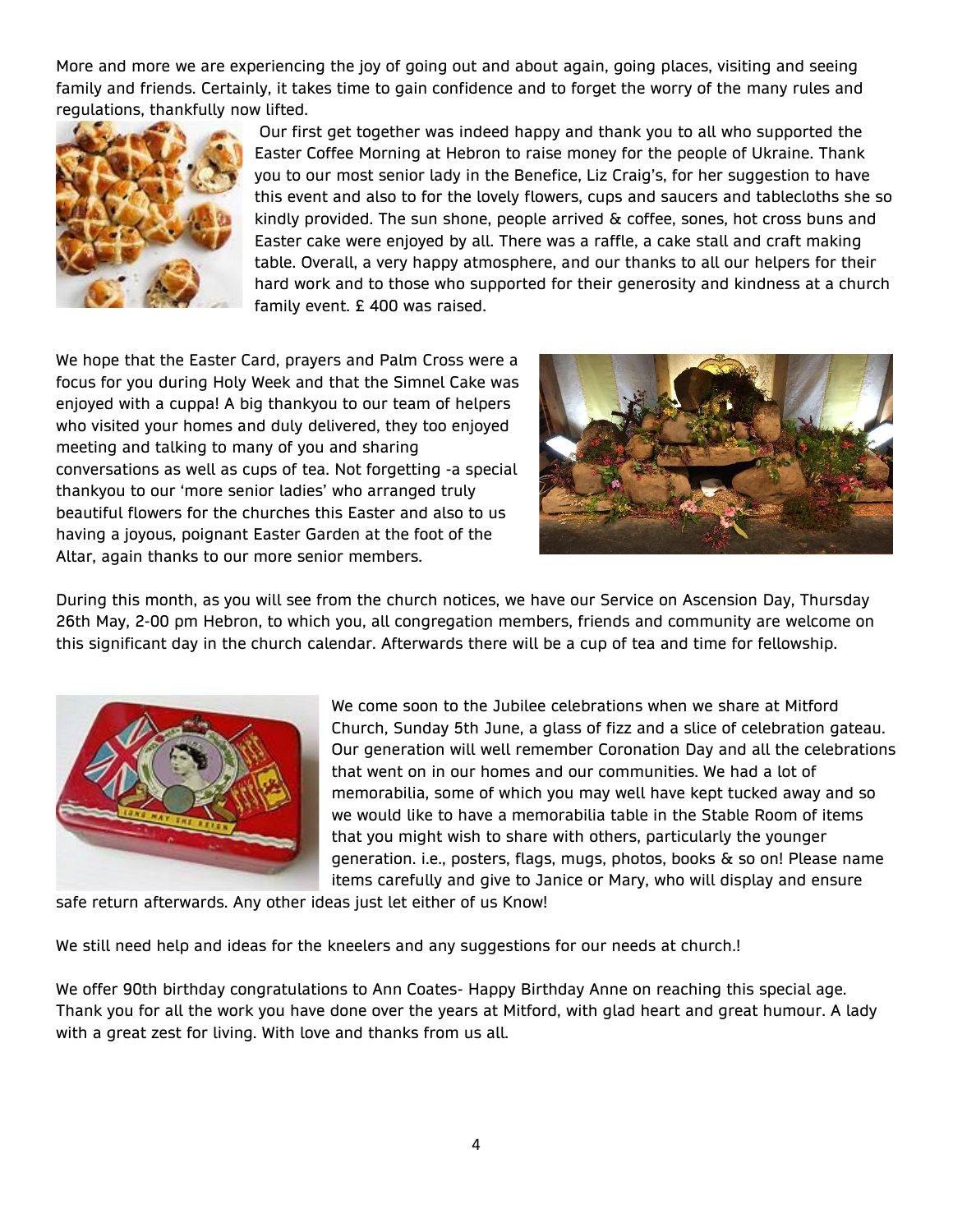#### **Thank You and Goodbye**

We recently said goodbye to Wendy Talkes whose service was held at Cowpen. Wendy was a well -respected member of the congregation who regularly attended early morning services and evensong at which she very often read the lesson. She worked continually for the Children's Society within the church and had many friendships within the congregation. Condolences to Brian and family. The hymn sung at the service is set out below for your thoughts and memories of Wendy.

> Glad that I live am I; That the sky is blue; Glad for the country lanes, And the fall of dew. After the sun the rain, After the rain the sun; This is the way of life, Till the work be done. All that we need to do, Be we low or high, Is to see that we grow, Nearer the sky.

Love and prayers,

*Janice and Mary*

# **PASTORAL CARE**

**"***A new commandment I give unto you that you love one another as I have loved you"*

We must indeed care for each other as he commands us. If you need help, support, advice, or prayer, or know someone who does.

**PLEASE** know that you can contact the Pastoral Care Team. **Dick Quinby 07960792198 Mary Dowswell 07890269028**

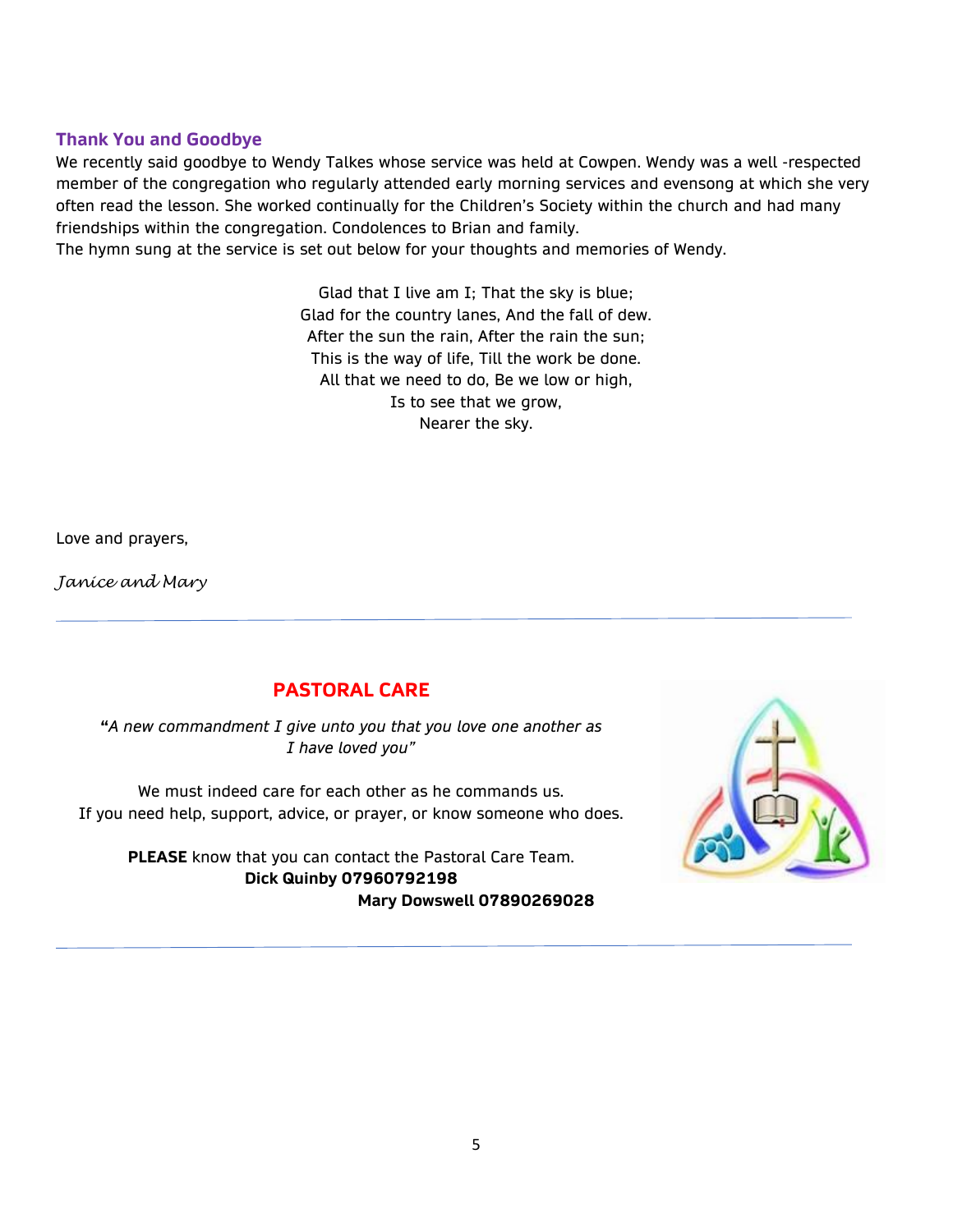# **Jubilee Celebrations**

#### **Saturday 4 th June 2022**

Mitford Village are finalising plans for their celebration and have now produced the poster shown. Sounds like it will be a good day.

Please join them for the festivities and come along to church on the Sunday to have a weekend of celebration.

### **Sunday 5th June 2022**

Service of Thanksgiving and Celebration – Mitford Church 10 am

Over the Bank Holiday weekend at the beginning of June, we are being encouraged to celebrate the Queen's Platinum Jubilee (and please note how Mitford Village are celebrating) We have decided

that in our Benefice we will widen our celebrations. We want the occasion to acknowledge and mark all the special events we as a church family have not been able to celebrate together, all the birthdays, anniversaries, births, new jobs, retirements, new homes, graduations, exam results etc.

There will be a service of thanksgiving and celebration starting at 10 am in Mitford Church, this will be followed at 11 am by cake, bubbly and coffee.

**Please save this date** for this very special family occasion.

# **Ukraine** -**Ways to pray……..**

……With sunflowers and tea.

The Sunflower is the National flower of Ukraine.

A great reminder to pray for UKRAINE and the end of the War, and for refugees, etc. is to find a photograph of a Sunflower or buy some sunflowers and have a visual reminder to pray.

The national flower of Russia is the [Chamomile,](https://blog.russianflora.com/blogs/russias-national-flower-chamomile/) a symbol of healing. Find some Chamomile tea and make it a daily practice to drink the tea and pray for healing in our world, in Russia and Ukraine, pray for peace and those working for peace around the world and especially in Russia.

Breathe in the scent of the tea as well as tasting it!



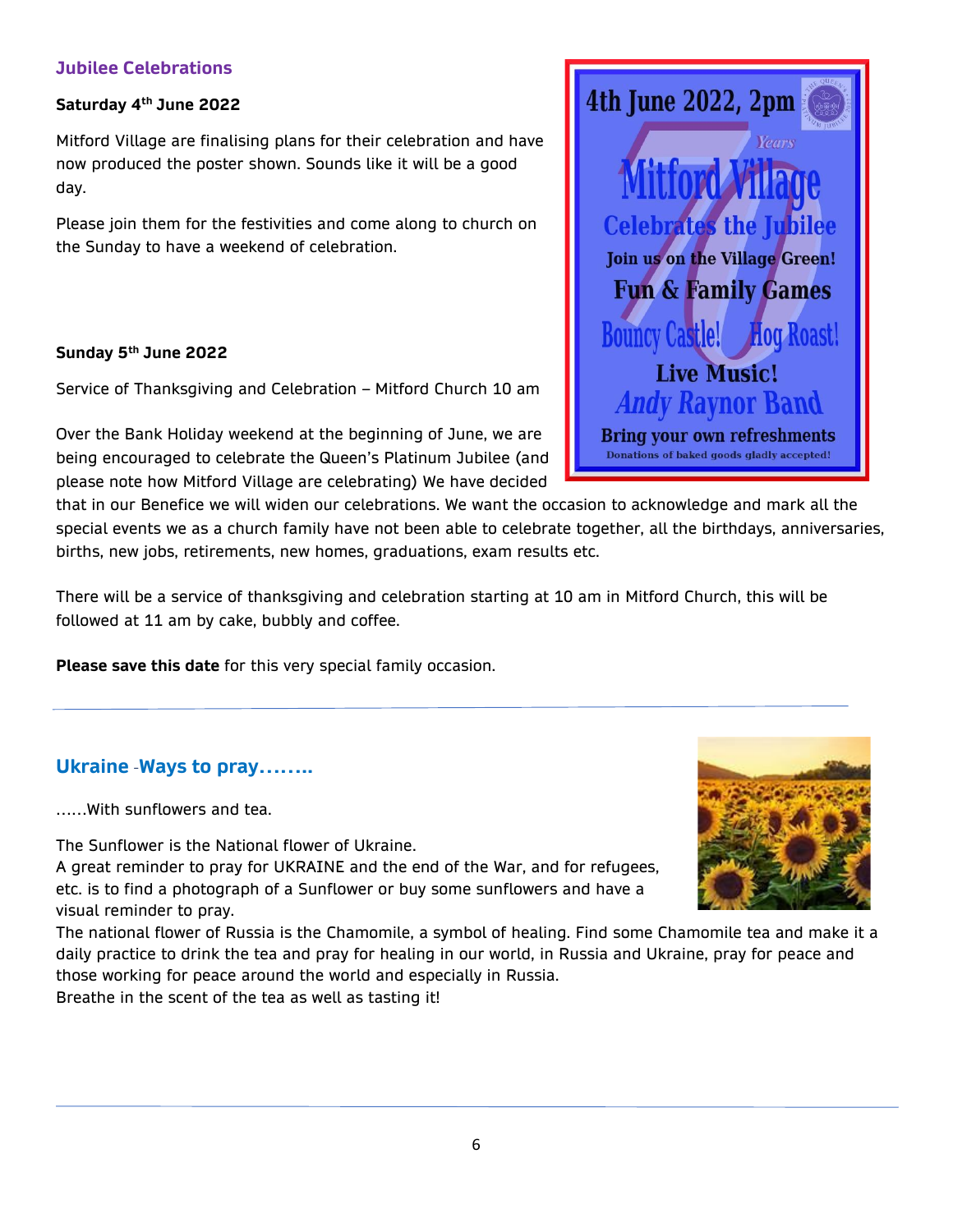

#### **A Message from Liz**

Luke 24:13-27

1. I read about that walk To Emmaus on that day Cleopas and someone else The Bible didn't say

2. They were both so sad and miserable Their faces told this story Their Saviour- crucified and dead Far from expected glory

3. Just ordinary people Just like you and me Going through a bad time Just going home for tea

4. And then another came along Walked slowly by their side 'What's ailing you? he asked them Well, they had nothing left to hide

5. They told him all their worries About Jesus being crucified And how they'd expected something else Were despondent now he'd died

6. And the stranger gently chided them Talked of Scripture and God's plan How all that suffering had been foretold The Servant and the lamb

7. They listened to what was being said But they didn't understand And they invited him to eat with them Meet the others in the band

8. And as he sat and broke the bread Gave blessings, then they could see That this was Jesus- he'd come back! Yes, truly it was he!

9. Just ordinary people Just like you and me Struggling to understand How all of this could be

10. So, we can all walk to Emmaus In life- come what may be Cleopas and someone else And that someone else is me

11. And as we read within the Bible The message right from the start Is God's redeeming love through Christ In the language of God's heart

12. So, listen on life's journey To Jesus, your travelling friend And remember that Emmaus Road And God's love right to the end.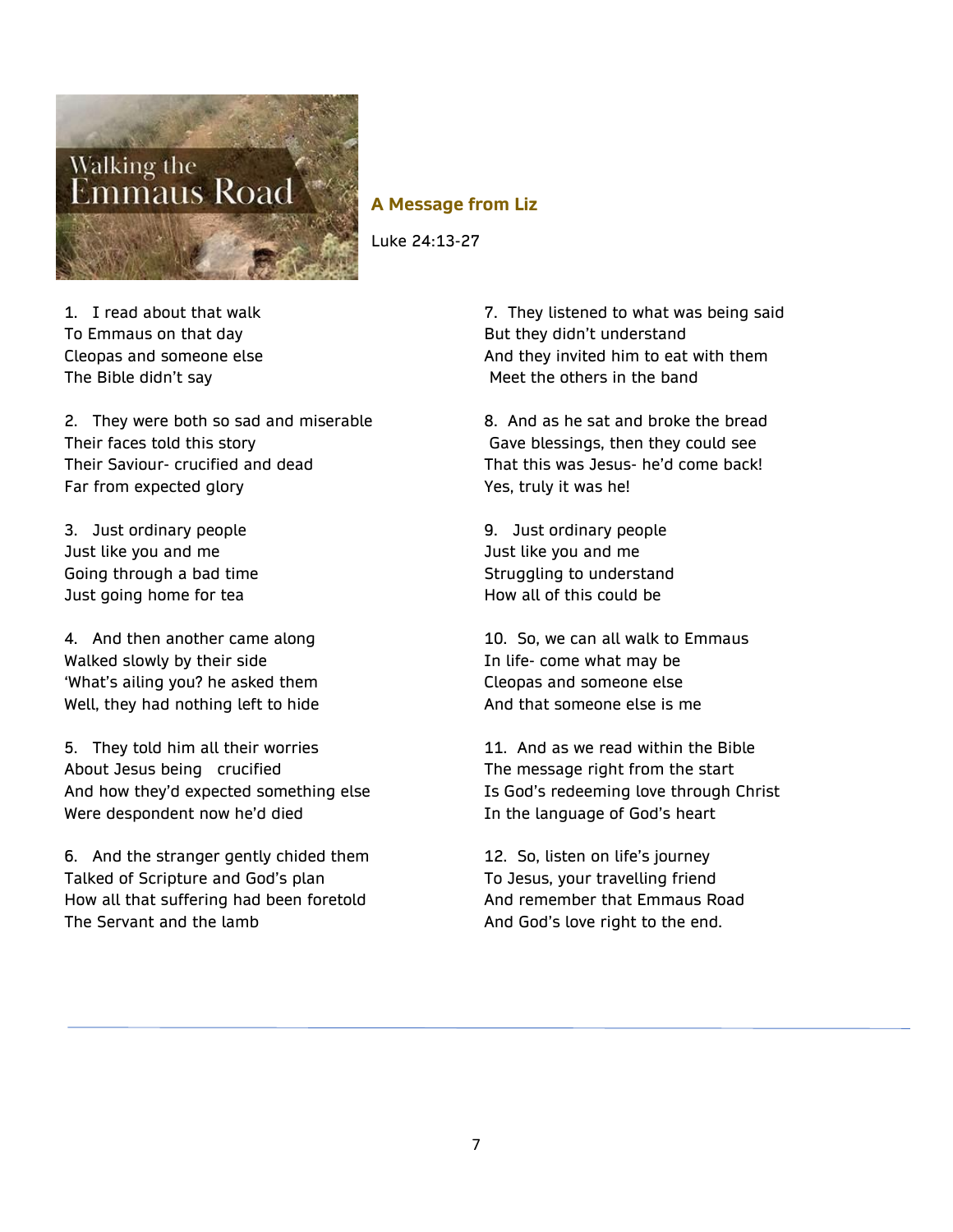# **CONTACT DETAILS**

Web Site Address[: www.mitfordchurch.org](http://www.mitfordchurch.org/)

| Sean Fugill<br>Churchwarden       |                               | s.fugill@mitfordchurch.org       |  |
|-----------------------------------|-------------------------------|----------------------------------|--|
|                                   |                               | Tel: 943414                      |  |
| Janice Robinson                   | Churchwarden & Anna Chaplain  | janicerob1@gmail.com             |  |
|                                   |                               | Tel: 790865                      |  |
| James Roff                        | Churchwarden                  | jamessroff@gmail.com             |  |
|                                   |                               | Tel: 504522                      |  |
| Janet Robinson                    | Churchwarden                  | janet.robinson@mitfordchurch.org |  |
|                                   |                               | 07980188831                      |  |
| Deputy Churchwarden<br>Ian Craigs |                               | joanna.craigs@btconnect.com      |  |
|                                   |                               | 07720810562                      |  |
| <b>Bev Morris</b>                 | <b>PCC Secretary</b>          | secretary@mitfordchurch.org      |  |
|                                   |                               | Tel: 511196                      |  |
| <b>Mary Priestley</b>             | Anna Chaplain                 | marydpriestley@aol.com           |  |
|                                   |                               | Tel: 513997                      |  |
| John Rowley                       | Pastoral Services [Baptisms,  | j.rowley@mitfordchurch.org       |  |
|                                   | <b>Weddings and Funerals]</b> | Tel: 943414                      |  |
| <b>Isabel Quinby</b>              | Safeguarding                  | safeguarding@mitfordchurch.org   |  |
|                                   |                               | Tel: 943414                      |  |
| Dick Quinby                       | <b>Pastoral Care</b>          | d.quinby@mitfordchurch.org       |  |
|                                   |                               | Tel: 07960792198                 |  |
| <b>Richard Addison</b>            | <b>Stable Room Bookings</b>   | rick.addison@aol.co.uk           |  |
|                                   |                               | Tel: 07714685446                 |  |

# **Sunday Service Pattern**

| <b>Sunday</b> | <b>Service</b>                            |  |
|---------------|-------------------------------------------|--|
| Sunday 1      | 9.30 am Morning Praise and Holy Communion |  |
|               | <b>MITFORD</b>                            |  |
| Sunday 2      | 9.30 am Morning Praise MITFORD            |  |
|               | 4.00 pm Contemplative Worship HEBRON      |  |
| Sunday 3      | 9.30 am Morning Praise MITFORD            |  |
| Sunday 4      | 9.30 am Café Church HEBRON*               |  |
|               | 9.30 am BCP Service MITFORD               |  |
| Sunday 5      | 9.30 am Morning Praise MITFORD            |  |

**\***Café Church – Breakfast at 9.15 sharp for worship at 9.30 am. A family friendly informal style of worship.